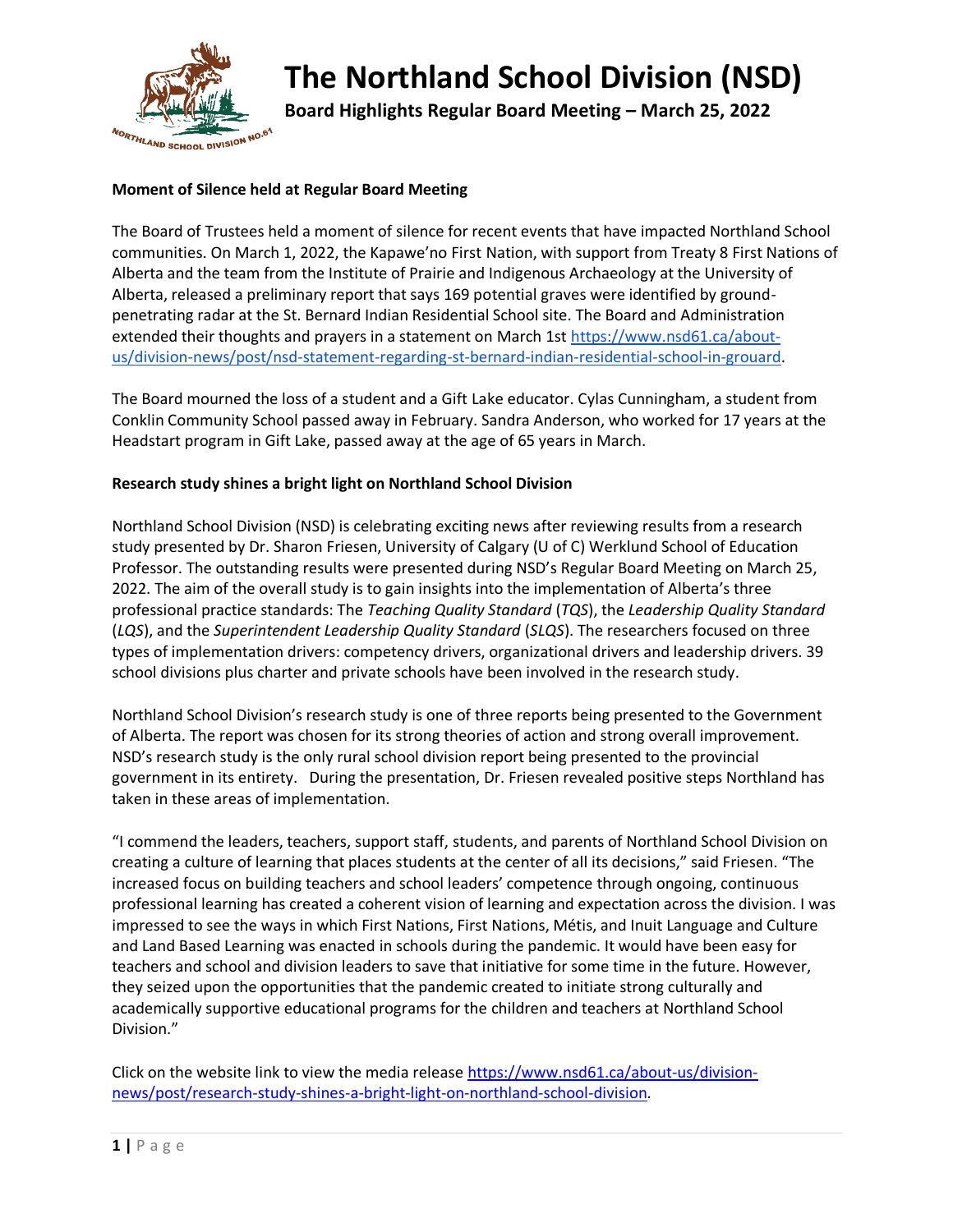### **2022-2023 Northland School Division Calendar approved by the Board of Trustees**

The 2022-2023 School Year Calendar (showing operational days and breaks) received approval from the Board of Trustees. The Board has the responsibility to set the school division calendar as set out in Section 60 of the Education Act. The calendar was circulated for feedback from school councils, members of the Northland Alberta Teachers' Association (ATA) Local and principals. Click on the website link to view the approved calendar in detail [https://www.nsd61.ca/download/385621.](https://www.nsd61.ca/download/385621)

### **2022-2023 Capital Plan approved by the Board of Trustees**

The Board approved the 2022-2023 Capital Plan. The plan ranks the proposed school level projects for the division, based on provincial criteria. The criteria for the plan include enrollment, projections, utilization, building age and overall condition. This ranking will be used to seek capital funding from Alberta Education in a process that matches very limited capital funding with the highest-ranking projects provincially.

The capital plan includes requests for 12 of our schools. This includes Grouard, Paddle Prairie, Susa Creek and Anzac as the highest priorities. Visit our website to view the Capital Plan in detail <https://www.nsd61.ca/download/385562> **(page 46)**.

### **Superintendent's Highlights - Northland celebrating success stories at CASS First Nations, Métis and Inuit Education Gathering**



In the latest Superintendent Highlights, Dr. Nancy Spencer-Poitras shared what Northland presented at the College of Alberta School of Superintendent's (CASS) First Nations, Métis and Inuit Education Gathering and the presentation Northland organized for its communities featuring Monique Gray-Smith.

On March 16, 2022, Northland celebrated success stories during a presentation at the CASS First Nations, Métis and Inuit Education Gathering with TELUS World of Science - Edmonton (TWOSE) staff members.

On June 21 , 2021 (National Indigenous Peoples Day), [Northland and TWOSE signed a Memorandum of](https://www.nsd61.ca/about-us/division-news/post/nsd-and-telus-world-of-science-edmonton-formally-sign-a-memorandum-of-understanding-to-support-success-for-student-and-staff)  [Understanding.](https://www.nsd61.ca/about-us/division-news/post/nsd-and-telus-world-of-science-edmonton-formally-sign-a-memorandum-of-understanding-to-support-success-for-student-and-staff) Under this partnership, NSD teachers have been learning innovative ways to deliver science-related topics into the classroom environment. Being able to learn from TELUS World of Science - Edmonton staff is not only a benefit to our teachers, but it assists our students by enhancing the science experience.

With support from Northland, Knowledge Keepers and Elders, TWOSE staff have incorporated Indigenous traditional knowledge alongside western science concepts. These learning experiences generate a lot of excitement in the Northland school communities. Northland receives countless stories of students talking and sharing their learning experiences at home. The stories Northland and its schools publish online via websites and social media (Facebook) create positive conversations.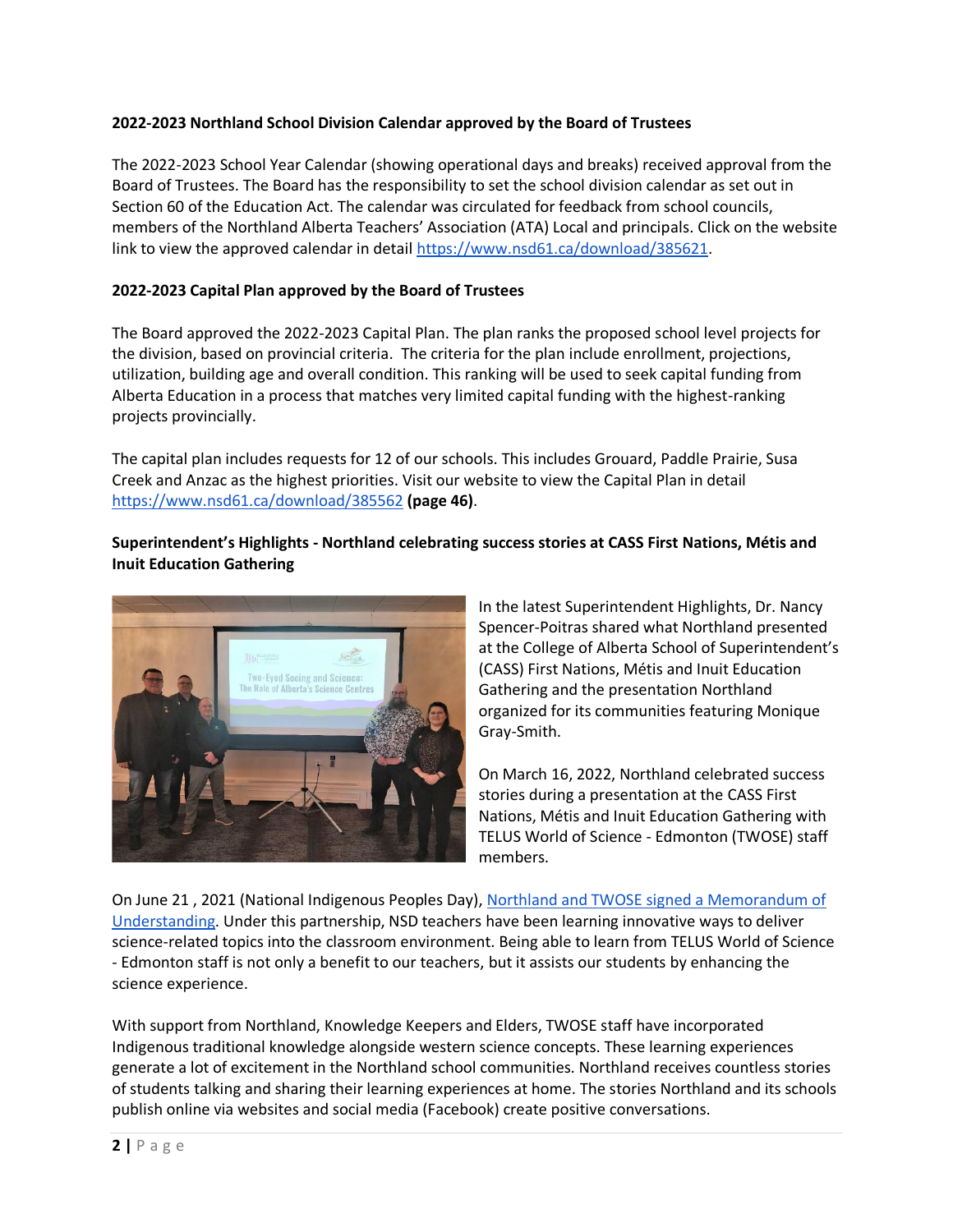On March 17, 2022, Northland organized a presentation to share its story about relationships and how it supports Truth and Reconciliation, student learning and leadership. Northland has established a culture of collective efficacy, which refers to staff having a shared belief on having a positive impact on student learning. Creating a strong sense of collective efficacy is helping Northland achieve leadership excellence for:

- Achievement: Weaving Indigenous knowledge, language and culture across the curriculum.
- Teamwork: Support division-wide professional learning through a community of practice. Through a community of practice, educators work with each other on common themes such as incorporating Indigenous literacy into teaching and collecting local stories from Knowledge Keepers and Elders.
- Engagement: Create conversations with First Nations and Métis leaders, organizations and communities to optimize learning success.

During the presentation, Director of First Nations, Métis and Inuit Education Debbie Mineault shared a number of resources Northland is currently using to achieve excellence in learning and weaving Indigenous knowledge, language, culture and the history and legacy of Residential Schools. For example, Northland educators are using technology tools and decoding strategies to help students learn to speak, read and write in Cree or Dene.

On March 23, 2022, Northland hosted a special presentation with award-winning and best-selling author Monique Gray Smith. During this visit, Monique shared her personal journey of Truth and Reconciliation and how that journey has transformed her and her family. Throughout the evening, everyone in attendance learned ways to have conversations with children and young people about Canada's history, with a focus on Residential Schools. Click on the website link to view the Superintendent's Highlights in more detail<https://www.nsd61.ca/download/385562> **(page 63)**.

## **Associate Superintendent's Report - Alberta Education Assurance Survey Update**

Associate Superintendent Scott Meunier provided an update to the Board about the Alberta Education Assurance Surveys and the Communities of Practice professional learning. Every year, Alberta Education surveys parents, teachers and students from grades 4 to 12 about their satisfaction with their school environments. Meunier said Administration has worked with principals in every school to ensure that Northland collects as much of this information as possible. This work includes working with principals to develop engagement plans, principals reaching out to parents/guardians via phone, newsletters, websites/social media, School Council and Principal Advisory Committee meetings to engage as much as possible about the survey and School Success Reports (A newsletter schools develop to inform families about the strategies they have in place and how it connects with Alberta Education Assurance Survey measures). The results from the provincial Assurance Survey should be available to the division in early May 2022.

Meunier also talked about the professional learning series Northland started this year called "Communities of Practice". These monthly sessions are led by staff members for staff members as a way of sharing best practices for supporting student learning across Northland. In a short time, these communities have allowed principals, teachers and support staff members to meet around topics of common interest and have helped improve the sense of shared responsibility for student success in every school. Some of the "Communities of Practice" topics include land-based learning, incorporating